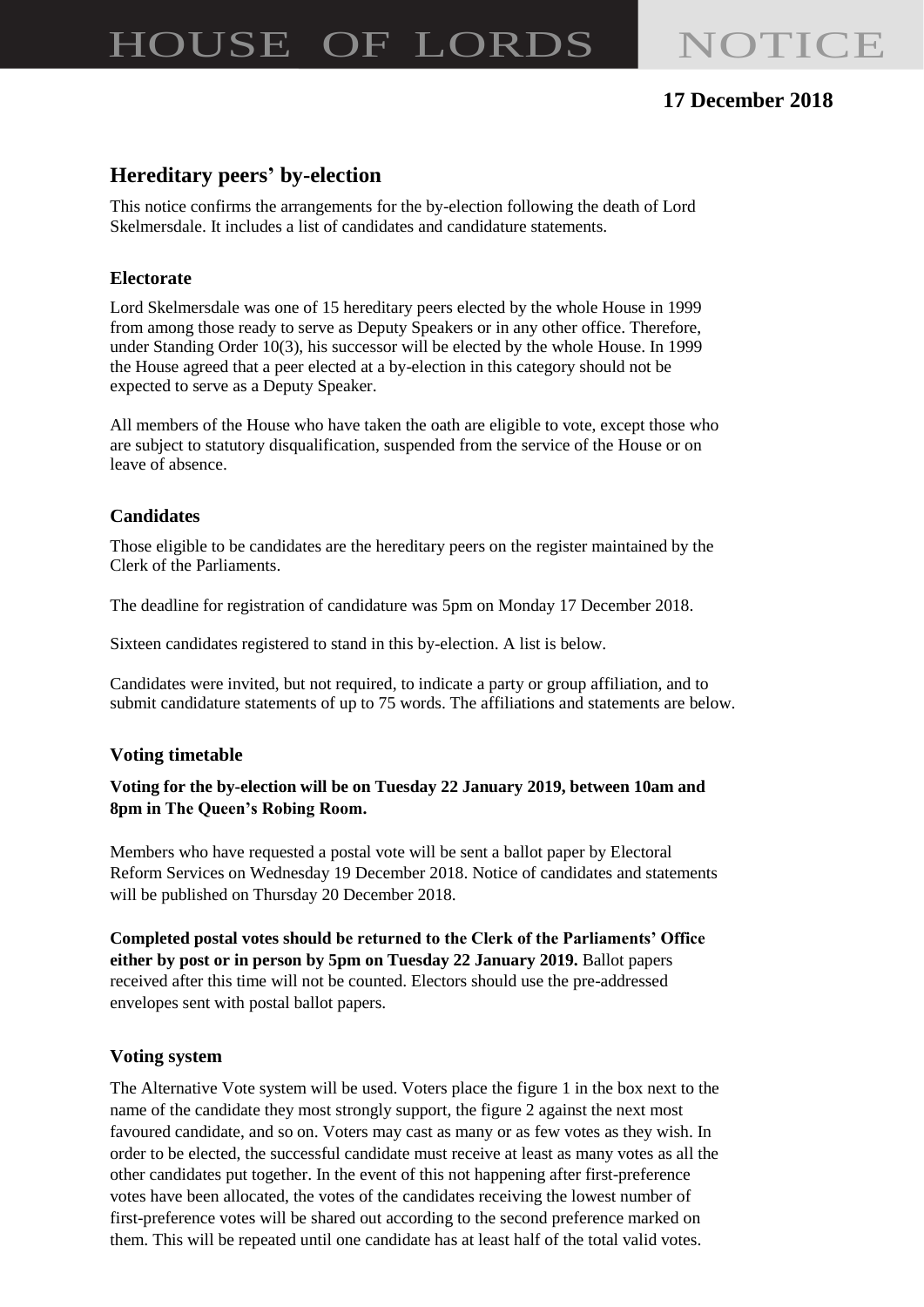Ballot papers will be invalidated if:

- any number is used more than once, or
- in the opinion of the Returning Officer (the Clerk of the Parliaments) the ballot paper is illegible or ambiguous.

#### **Count and result**

The count will be conducted by Electoral Reform Services.

The result will be announced in the House of Lords chamber by the Clerk of the Parliaments at a convenient moment (likely to be after Oral Questions) on Wednesday 23 January 2019.

The full results, including the number of first-preference votes cast for each candidate and the position after each transfer of votes, will be available in the Printed Paper Office and the Library soon after the announcement by the Clerk of the Parliaments. The results will also be published online at [www.parliament.uk](http://www.parliament.uk/)

> ED OLLARD *Clerk of the Parliaments*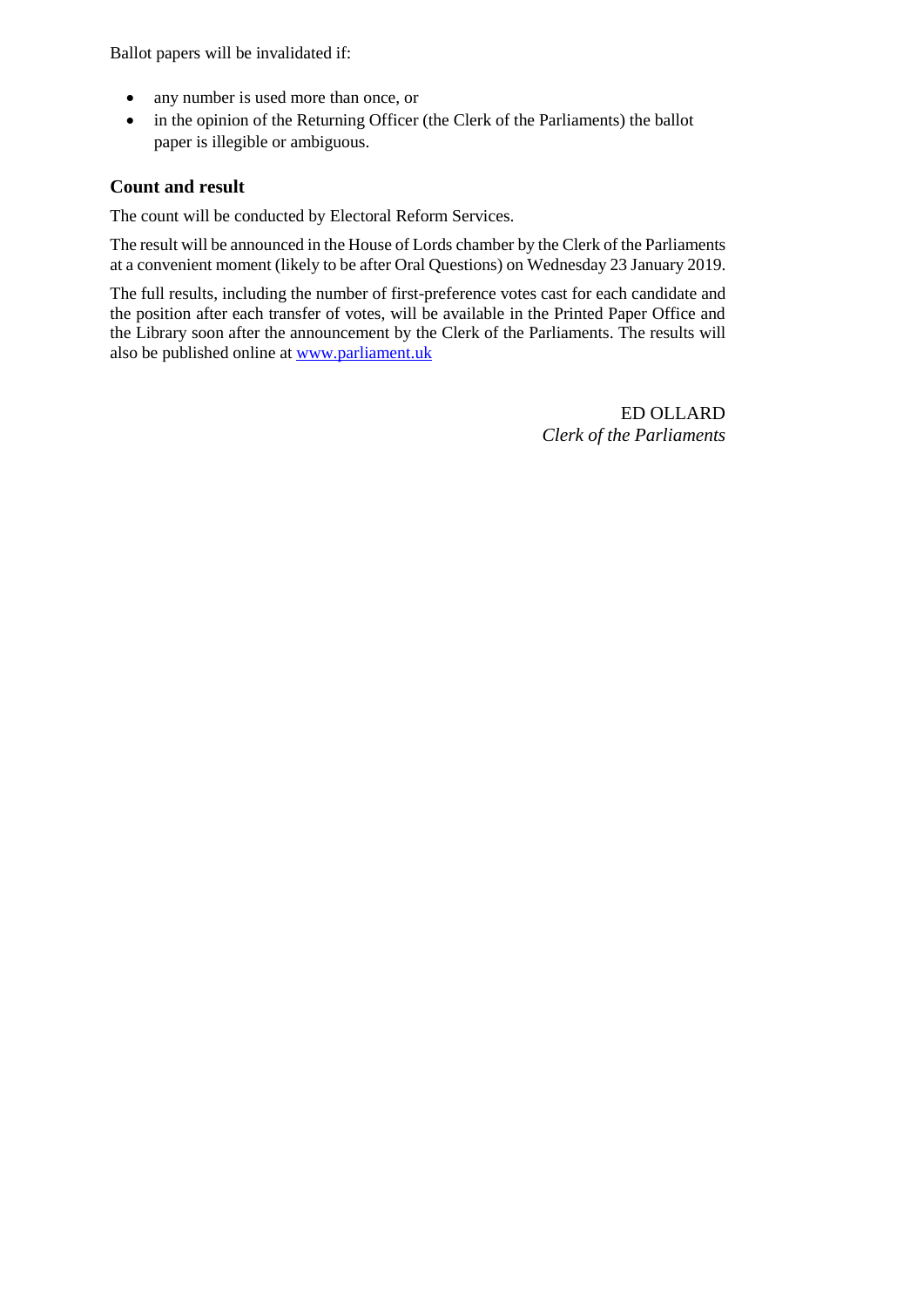# **List of Candidates**

**Ashcombe, L.** (Conservative)

**Biddulph, L.** (Conservative)

**Cadman, L.** (No party/group affiliation declared)

**Carnarvon, E.** (Conservative)

**Effingham, E.** (Crossbench)

**Hampton, L.** (Crossbench)

**Leicester, E.** (Conservative)

**Mountgarret, V. (***Mountgarret, L.***)** (Conservative)

**Napier and Ettrick, L.**  (Conservative)

**Oranmore and Browne, L. (***Meresworth, L.***)** (Crossbench)

**Powerscourt, V. (***Powerscourt, L.***)** (Crossbench)

**Reay, L.** (Conservative)

**Southampton, L.** (Crossbench)

**Stockton, E.** (Conservative)

**Strathcarron, L.** (Conservative)

**Windlesham, L.** (Conservative)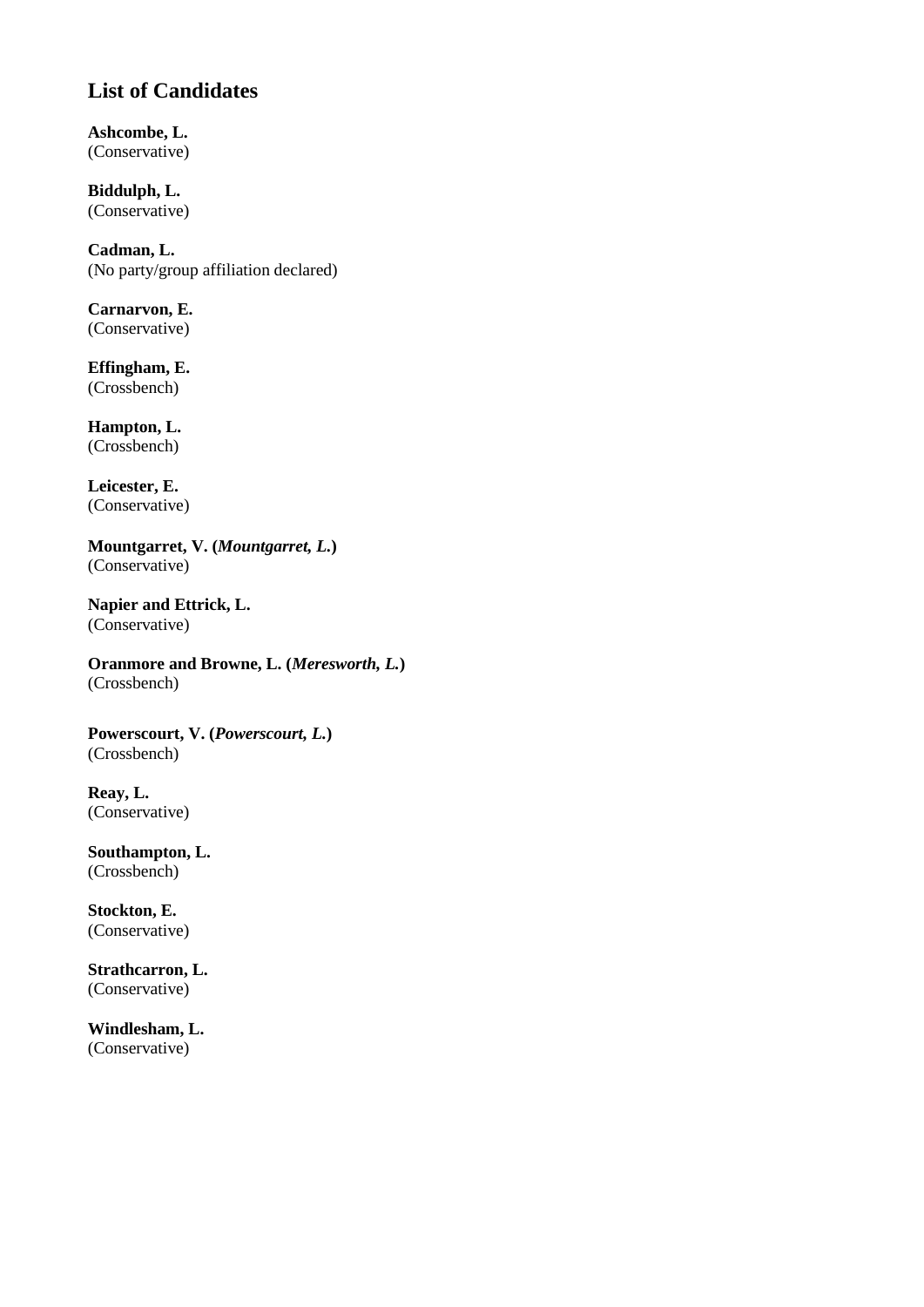#### Ashcombe, L. *(Conservative)*

Trained as a civil engineer, my career has been in the insurance industry. I currently manage the North American division of Marsh's energy specialty. I have the time, energy and deep commitment to be a consistent attender and contributor and have attended ACP meetings assiduously for three years. I live in London and Hampshire, am married with two sons, race on the Solent, garden enthusiastically and have experience of fundraising.

#### **Biddulph, L.** (Conservative)

Always willing to serve.

#### **Cadman, L.** (No party/group affiliation declared)

No statement submitted.

#### **Carnarvon, E.** (Conservative)

My contribution to debates and committees in the House of Lords would be based on my wide experience of small business, farming, tourism and countryside/heritage matters in running and developing Highclere Estate. Also I have been an investor in and worked in small software and technology companies. We have an international outlook to the world at Highclere via our online presence and using our IP & Trade Marks are developing new products for the US & global markets.

#### **Effingham, E.** (Crossbench)

Former National President the Royal British Legion, leading ex-service charity. Have outstanding knowledge. Activities include, in particular, welfare. This includes disabilities, wheelchairs, pension advice, fundraising, remembrance, care homes, pressures, shortfalls.

I'm a retired naval commander. Have very good experience, group deployments, NATO exercises on passage. All these skills are fully transferable to the public sector.

In the round have made positive contribution to debates including Gulf War illnesses.

In summary, believe that well qualified to sit in House.

#### Hampton, L. (Crossbench)

State secondary academy teacher living and working in Hackney. Former media business owner advising NGOs and FTSE companies. Cricket coach at local club. Passionate about the importance of design and sport in the future of the UK.

#### **Leicester, E.** (Conservative)

After twenty-five years of tireless work in Norfolk, the family business (Holkham Estate) is flourishing.

This allows me time to put experience gained there (farming, environment, renewable energy, property development, heritage, community engagement,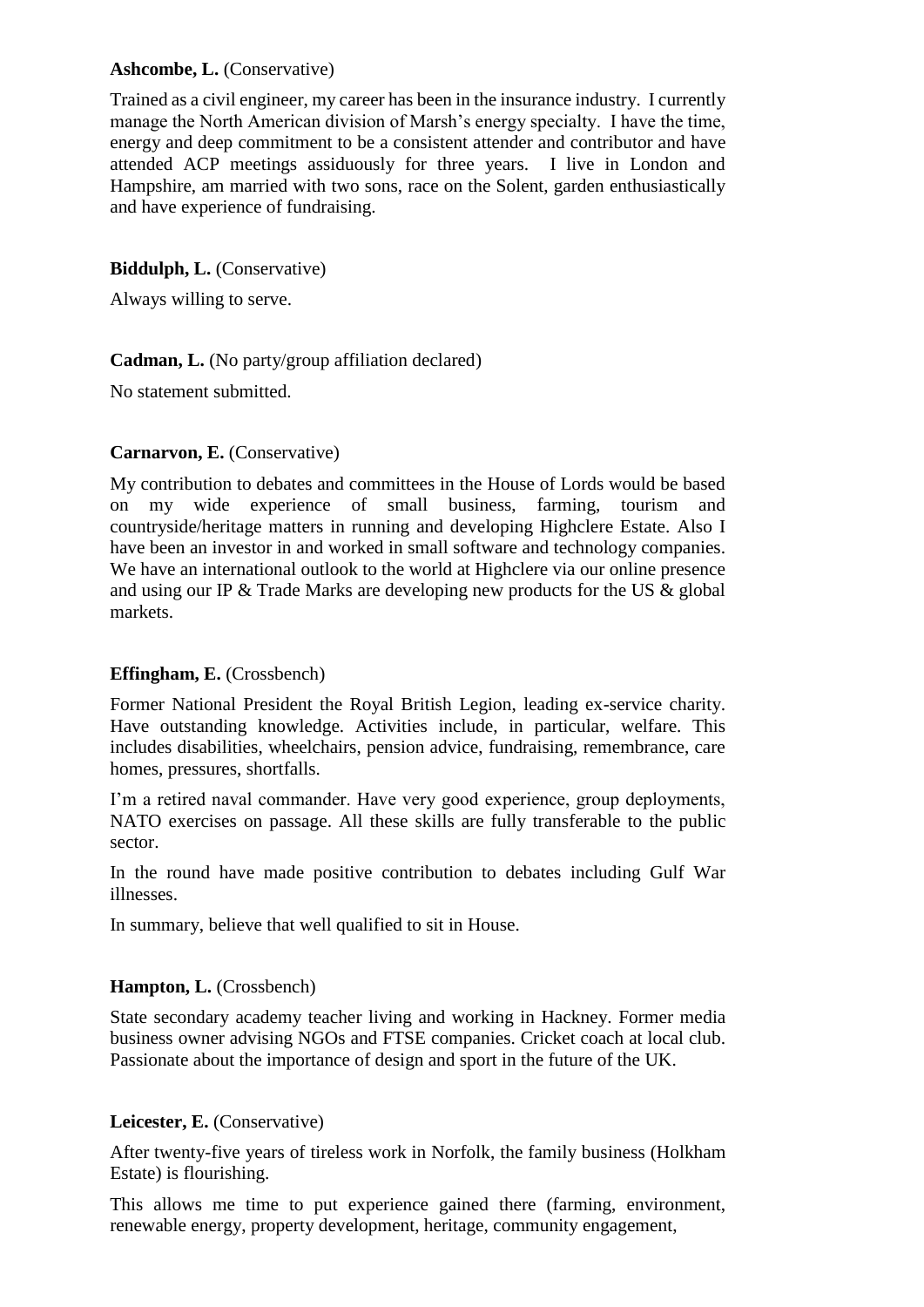tourism and leadership) to good use in government and the legislature. I have served on numerous committees, rising to chair many.

#### **Mountgarret, V. (***Mountgarret, L.***)** (Conservative)

My previous statements still hold very true and my interest in the political spectrum remains unbowed, especially given these crucial and vitally important times.

#### **Napier and Ettrick, L.** *(Conservative)*

I believe that my life experience as someone who has succeeded in business despite significant challenges, due to a severe hearing impairment, would enable me to make a distinctive and valuable contribution to the House. I believe that a more representative House is a stronger House, both in terms of quality of debate but also, in relation to public perception. My election could help challenge popular preconceptions and strengthen the House. Regular and diligent attendee.

#### **Oranmore and Browne, L. (***Mereworth, L.***)** (Crossbench)

My grandfather Lord Oranmore was created Lord Mereworth of UK and received the highest honour awarded to any Irishman, KP (Knight of St Patrick), for his efforts to establish the unity of England and Ireland.

Like my grandfather I have a strong sense of duty to serve as an ambassador for unity and peace in this this divided society.

I have at heart a passion for the betterment of the social conditions of this country.

#### **Powerscourt, V. (***L. Powerscourt***)** (Crossbench)

Having originally trained as a Technical Illustrator, qualified as a Graphic Designer and later as a Secondary School Art Teacher – it was only as a listening volunteer with Samaritans that I realised my true vocation – and am now a BACP registered counsellor.

Having been Lead Counsellor at the University of South Wales, I now run a successful private practice in Cardiff. This allows me the flexibility to attend the House two days a week.

#### **Reay, L.** (Conservative)

My career expertise derives from 30 years in the financial services sector in London and New York, at investment banks and boutique corporate firms (including my own), with a focus on advising UK and international businesses. I am a board member of three technology companies.

Based predominantly in London and partially in rural Lancashire, I will be able to devote as much time to the House as required.

#### **Southampton, L.** (Crossbench)

No statement submitted.